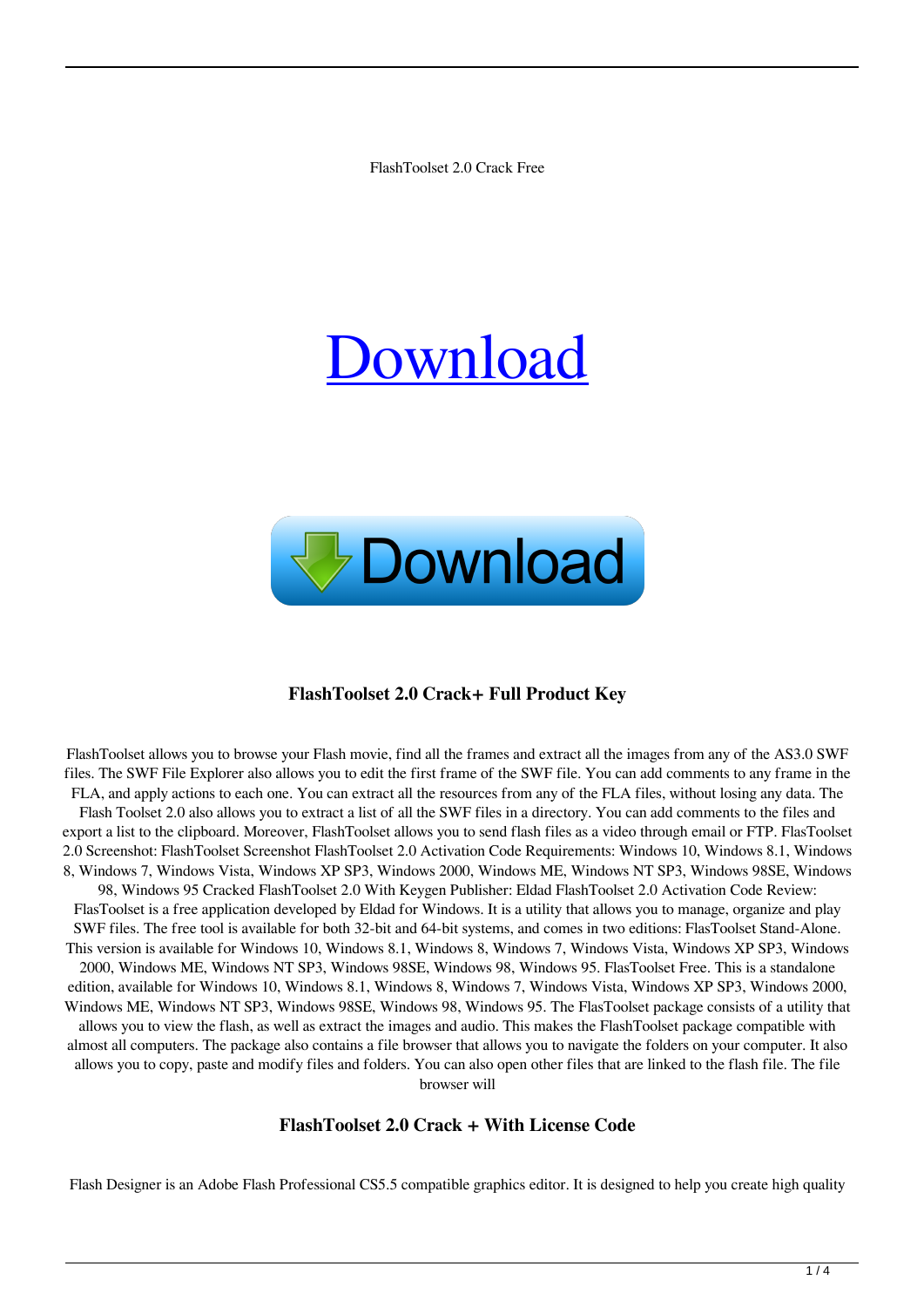vector graphics that will make your Flash applications stand out from the crowd. It is designed to let you create vector graphics, animations and integrated animation comps, and edit them in Flash Professional CS5.5 and Flash Builder 4.5. Flash creator (Adobe Flash CS3+ compatible graphics editor). Avantone Flash Creator can help you create high quality vector graphics in a Flash authoring environment. Flash Fun allows you to make movies, animations and Flash games, all you need is Flash Fun to create Flash games, animations and Flash movies. With this cool software you can create flash gif, webpages, flash movies, flash games, etc. in a few minutes and with no other coding skills. Flash Fun is an all-in-one flash creator., \$name, \$data); return \$this->execute(\$sql, \$name, \$data); } /\*\* \* Update the table. \* \* @param string \$table The table to update. \* @param array \$field An array of fields to update. \* @param array \$data An array of data to update on the field. \* @param array \$params An array of parameters to bind. \* \* @return int The number of records updated. \*/ public function update(\$table, array \$field, array \$data, array \$params = []) { if (! is\_array(\$field)) { \$field = [\$field]; } \$sql = "UPDATE \$table SET ". implode(', ', \$field); \$sql.= " WHERE id =?"; \$params = array\_merge(['id' => (int) \$this->id], \$params); return \$this->execute(\$ 77a5ca646e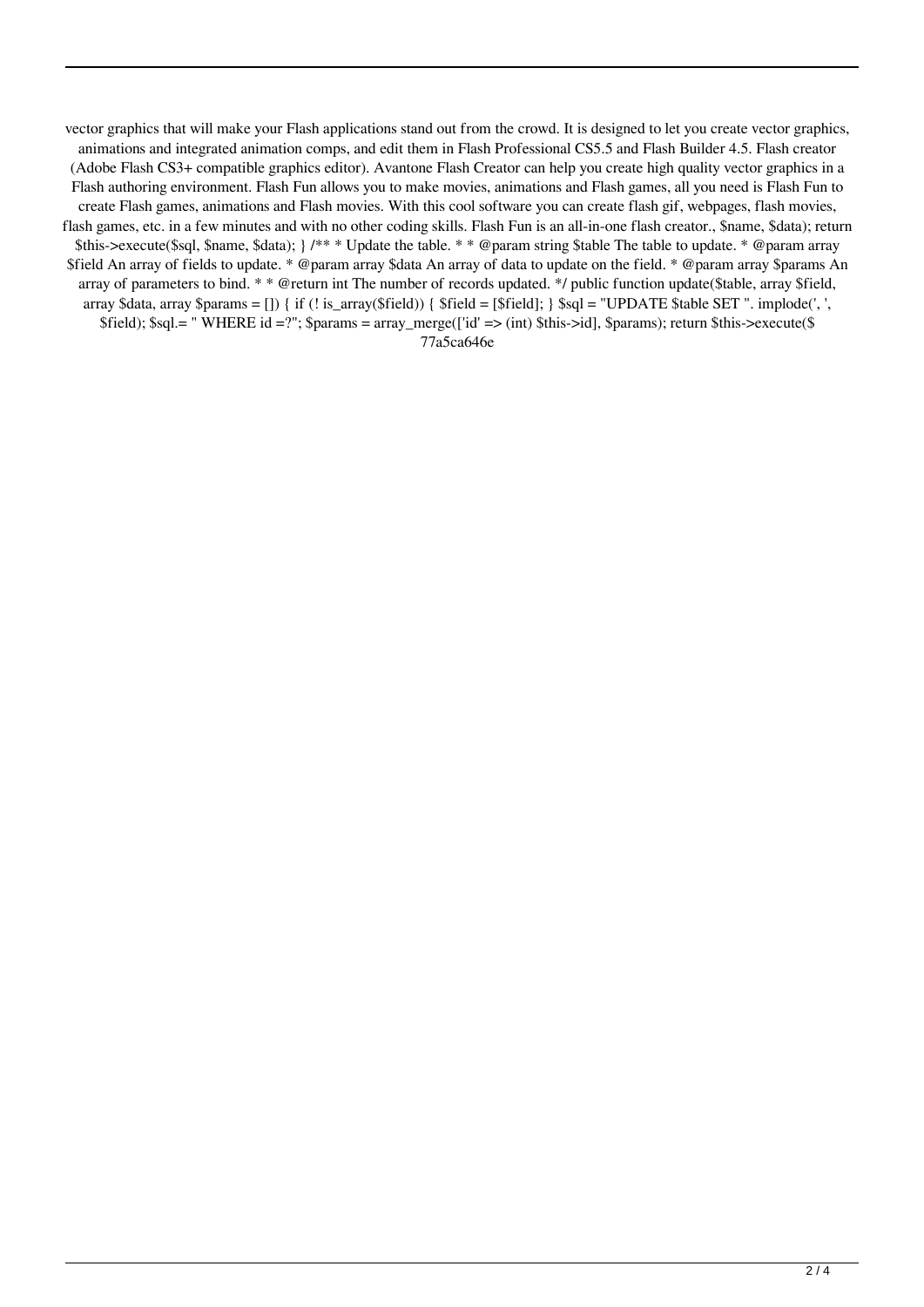## **FlashToolset 2.0**

Flash Toolset is a collection of very useful utility programs for every flash developer! Flash Toolset includes the file browser, the flash player, FlashNotes, and several other useful tools. Flash Toolset Features: -\* The file browser has a tree view, which enables you to easily navigate through your computer's files. -\* Files are displayed in an organized table with several useful attributes. -\* You can create new folders, copy and paste items, access their properties, sort icons by various criteria or filter the entire content to only show SWF files. -\* A built-in video player displays Flash videos in an easy-to-use environment. You can preview Flash videos in your folders as you go through the directory, providing basic playback controls and allowing you to change the frame number using the dedicated slider bar. -\* Flash Notes are flash-based notes, which can help you quickly and easily record the properties of your items. -\* Flash Toolset also includes an ActionScript editor with syntax highlighting, line numbering, word wrapping, and code hints to make your work easier. -\* The flash player lets you preview videos embedded in SWF files in your browser or on any projector, and you can even create autorun CD files to make your work go a bit faster. -\* The program enables you to extract resources (images, sounds, clips) from a Flash file (SWF, FLA, AS, SWT, EXE, SPL). -\* You can convert Flash videos to projector files, export the content to HTML format, unprotect a SWF file, and/or send a video via e-mail. \* Flash Toolset has been built with the Adobe Flash IDE user in mind, and offers the same features to every user who wants to create and edit Flash content. \* Flash Toolset 2.0 is fully compatible with Flash versions 4, 5, 6 and above. \* Flash Toolset 2.0 is compatible with Microsoft Windows. \* Flash Toolset 2.0 is 100% Free, there are no adware or spyware in the program. \* Flash Toolset 2.0 is shareware software. \* Flash Toolset 2.0 Intellij Flash Editor 8.0.0.2 Published on 2016-05-25 Pkgver: 8.0.0.2 Title: Intellij Flash Editor 8.0.0.2 descr: Read and write Flash

## **What's New In FlashToolset 2.0?**

FlashToolset is the most complete and versatile Flash development tool that provides developers with everything they need to create professional Flash applications. Features include: \* Easy to use SWF File Browser for browsing and viewing SWF, FLA, AS, SWT, EXE and SPL files. \* Create, Rename, Delete and Copy Flash Files \* Built in flash player for previewing SWF files. \* Built in ActionScript IDE with syntax highlighting and line numbers. \* Built in flash notes for writing small descriptions for each frame in your Flash videos. \* Quickly convert SWF to AVI or MOV video. \* Integrated SWF Player for previewing Flash movies and videos. \* Separate search history from your main flash file and save them to the Favorites. \* Built in Batch File for exporting your flash movies to different formats \* Built in Website backup application for creating zip file for backup. \* Built in CD autorun application for creating a bootable CD to launch your Flash movies from the CD \* Built in converter for converting your SWF videos into AVI and MOV video. \* Built in converter for converting your SWF files to projector format. \* Built in converter for converting your Flash movies into PowerPoint Presentation slides. \* Built in Converter for converting SWF video to Flash Video. \* Built in converter for converting your SWF movies to HTML format. \* Built in Unprotection application for unprotecting your flash movie, including protection for third party flash movies. \* Built in Video email for sending flash movies via e-mail \* Built in Flash Video Chat for sending flash video clips via chat \* Built in Multi-Player Application for connecting multiple flash player apps. \* Built in Task Manager for controlling memory consumption of flash applications. \* Built in Task Manager for controlling memory consumption of flash applications. The Mac version includes the enhanced QuickLook features of Apple's Leopard Operating System. Awarded the Apple Design Award for the category Best New Mac Software SYSTEM REQUIREMENTS: OS X 10.6 or above 1.3 GB free HD space 1024 x 768 display resolution A free copy of Microsoft Visual Studio 2008 is required to use FlashToolset in C# development mode Windows and Mac OS X versions are available at MacUpdate and Microsoft. The FLA file format is supported on all supported operating systems (Windows and Mac OS). MacUpdate: \$99.00 Microsoft: \$59.99 \* Windows development available only in C# mode. Adobe Flash Tools (\$47.95) Adobe Flash Tools is a collection of utilities for creating and debugging Adobe Flash files. The utility includes utilities for defining and designing your web site, adding Flash content and debugging Flash applications and games. Adobe Flash Player 9